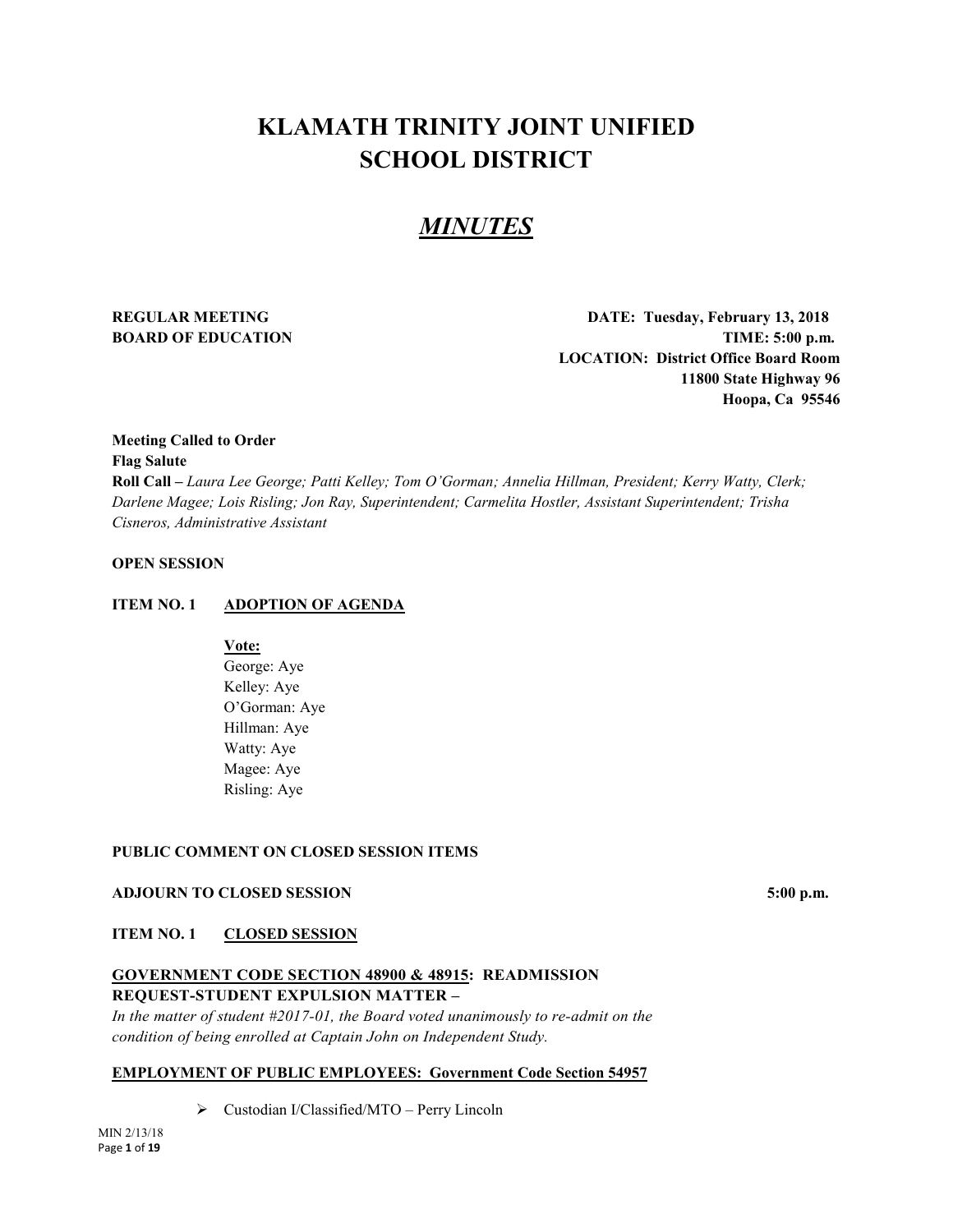- Warehouse/Supply Worker/Classified/MTO Elliot "Bud" Henry
- Grounds Supervisor/Classified/Trinity Valley Elementary Angelina Marquez
- Basketball Coach/Performance Agreement/Captain John High School Louis George

# **STIPEND POSITIONS:**

- $6th 8th$  Grade Girls Basketball/Trinity Valley Elementary Misty Knight
- $\triangleright$  Cheer Coach/Trinity Valley Elementary Sian Gulley
- $8<sup>th</sup>$  Grade Boys Basketball/Trinity Valley Elementary Shelly Middleton-Baldy
- Junior Class Advisor/Hoopa High School Tashone Rice
- $\triangleright$  ASB Advisor/Hoopa High School Lucy Locke
- $\triangleright$  8<sup>th</sup> Grade Advisor/Jack Norton Elementary Chelsee Gibbens
- Basketball Coach/Orleans Elementary Withdrawn

# **NON STIPEND POSITIONS:**

Volunteer Assistant Coach/Wrestling/Hoopa High School – Joshua Knight

# **CONFIRMATION OF WAIVERS:**

- School Social Worker/Certificated/Trinity Valley Elementary Shari Hostler
- School Social Worker/Certificated/District Wide/Hoopa Elementary Sueichet Colegrove
- Assistant High School Principal/Hoopa Valley High School Mathew Bigham

**GOVERNMENT CODE SECTION 54957**: Public Employee discipline, dismissal, release, non re-election, acceptance of the resignation of, or other action which otherwise affects the employment status of a public employee.

*Retirement – Principal/Trinity Valley Elementary Resignation – Principal/Hoopa High School Resignation – 8th Grade Advisor/Trinity Valley Elementary Resignation – Junior Class Advisor/Hoopa High School*

**Vote:**

George: Aye (Recused for Basketball Coach/Performance Agreement/Captain John High School) Kelley: Aye O'Gorman: Aye Hillman: Aye Watty: Aye Magee: Aye Risling: Aye

GOVERNMENT CODE SECTION 54956.9 Conference with Legal Counsel – Anticipated Litigation: Under Government Code sections 54956.9(d)(2), the Klamath Trinity Joint Unified Board of Trustees hereby provides public notice that it may meet in Closed Session to decide whether there is significant exposure to litigation, and to consider and act in connection with matters for which there is a significant exposure to litigation. Under Government Code sections 54956.9, the Klamath Trinity Joint Unified Board of Trustees hereby provides public notice that it may meet in Closed Session to decide to initiate litigation and to consider and act in connection with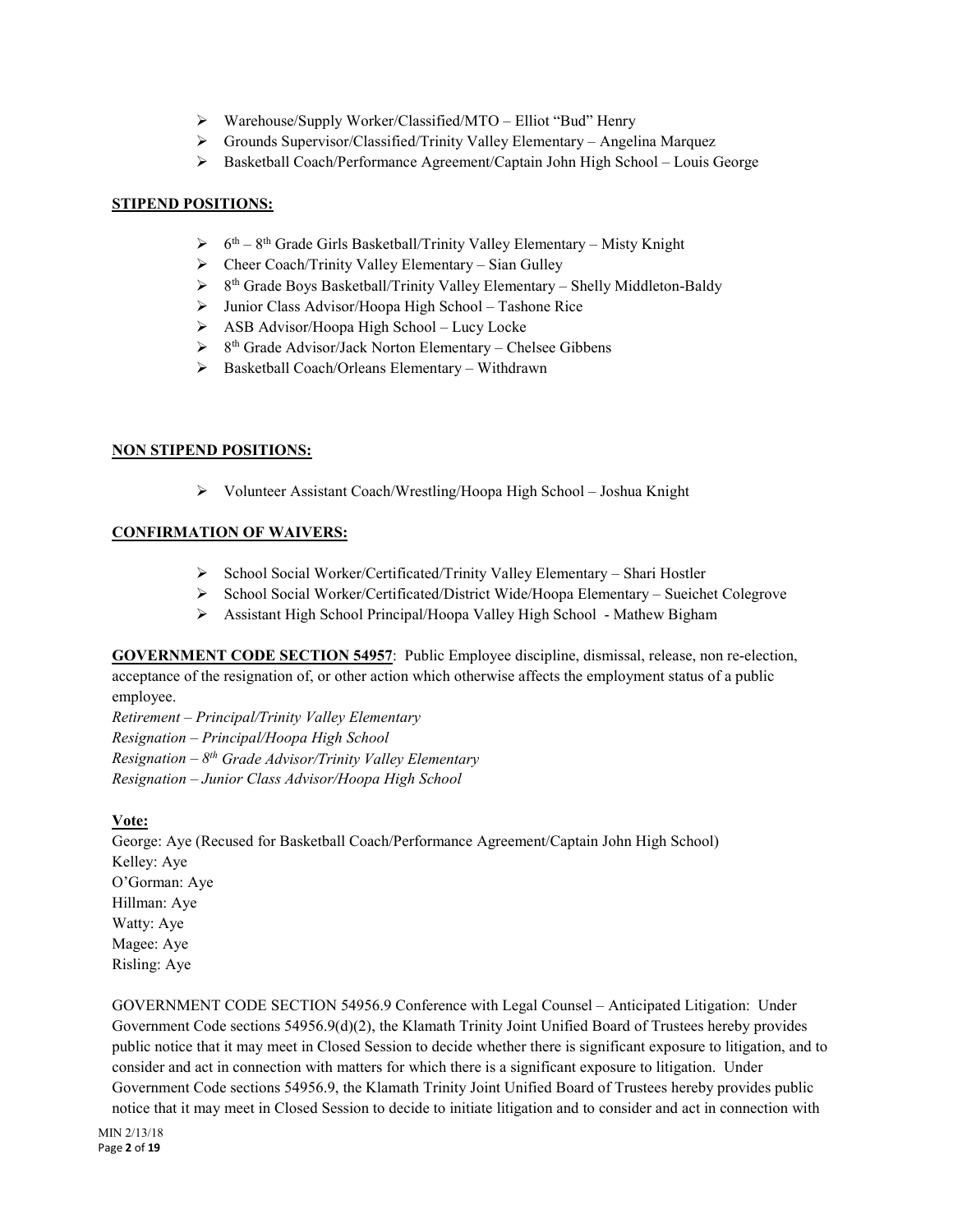litigation it has decided to initiate Conference with Legal Counsel – Anticipated Litigation: Significant exposure to Litigation.

GOVERNMENT CODE SECTIONS 6549.1(d) AND 54957.6 CONFERENCE WITH LABOR NEGOTIATOR Agency Negotiator: Jon Ray, Superintendent, Employee Organizations: Klamath Trinity Teachers Association (KTTA); California School Employees Association, Chapter 347 (CSEA); Unrepresented Employees.

#### **RETURN TO OPEN SESSION** 6:00 p.m.

#### **ACTIONS RESULTING FROM CLOSED SESSION**

# **ITEM NO. 3 ANNOUNCEMENT OF ACTIONS TAKEN IN CLOSED SESSION WHICH ARE REQUIRED TO BE ANNOUNCED**

# **ITEM NO. 4 PUBLIC COMMENT AND COMMUNICATION ON NON-AGENDA ITEMS TO INCLUDE INDIAN POLICIES AND PROCEDURES**

Maggie Peters – Spoke on the morale at the schools. Feels there is low morale due to Board decisions. Asked for mentoring and training for staff.

Robert Anderson – Spoke on trauma informed and how it has had challenged but has been very successful. Concerned with the environment and how it is affecting their learning.

Lucy Locke – Spoke on the losses at HVHS, but that they are a resilient family. Spoke about the loss of Mr. Rossman.

Dave Sanders – Spoke about disappointment regarding Mr. Rossman's resignation. Appears that there was no transparency and it was done in haste.

Pankuni Martin – Spoke regarding Mr. Rossman. Known him a long time and that he has shown that he is there for them good and bad.

Taora Cosce – Spoke about seeing a lot of staff members come and go, but not all of them have made connections.

Teresa Cyr – Here to show support and solidarity for HVHS school and staff. Spoke about losses her daughter has experienced and gone through at school, and losing Mr. Rossman.

Erika Tracy – Thanked everyone for coming to the meeting. Voiced concerns and support for HVHS and Mr. Rossman

Jacquelyn Robinson – Spoke about coaching basketball at OES. They accepted all players who showed up at the gym. Came to their attention that some of their players are from Junction School and was told that those students could not be on the OES team.

Michael Dire – Spoke about helping coach at OES. Would like to explore the option of the school board spearheading an MOU with Junction School for sports.

#### **ITEM NO. 5 CONSENT AGENDA – Watty/Magee**

#### **Vote:**

MIN 2/13/18 Page **3** of **19**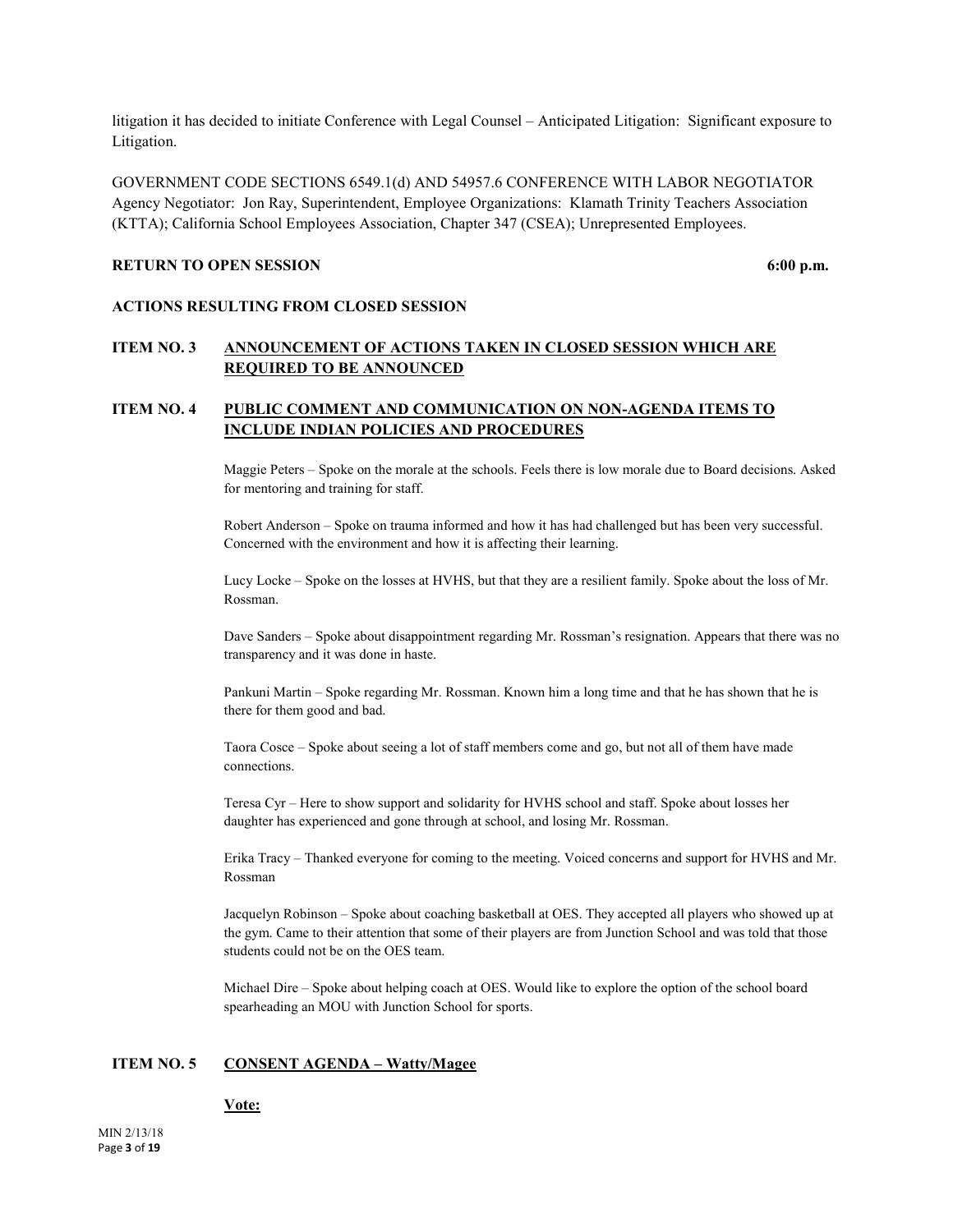George: Aye Kelley: Aye O'Gorman: Aye Hillman: Aye Watty: Aye Magee: Aye Risling: Aye Reed: Aye

7-0

#### **5.1 MINUTES OF PREVIOUS MEETING**

Regular Meeting – November 14, 2017 Special Meeting – November 29, 2017 Regular Meeting – December 12, 2017 Special Meeting – January 25, 2018

# **5.2 BILLS AND WARRANTS REPORT**

Total for the month of January: \$2,630,137.26 Total for the month of December: \$1,776,444.49 Total for the month of November: \$990,539.06

#### **5.3 OVERNIGHT TRAVEL**

The Board is asked to approve the overnight travel request for Trinity Valley Boy's Basketball for March 2-3, 2018 to Crescent City, CA to attend the Crescent City Jaycees Tournament

The Board is asked to approve the overnight travel request for Orleans Elementary Boy's Basketball for March 2-4, 2018 to Crescent City, CA to attend the Crescent City Jaycees Tournament

The Board is asked to approve the overnight travel request for Hoopa Elementary Boy's Basketball for March 2-3, 2018 to Crescent City, CA to attend the Crescent City Jaycees Tournament

The Board is asked to approve the overnight travel request for Hoopa High School Choir for April 27-29, 2018 to Milpitas, CA to attend a Choir Festival.

The Board is asked to approve the overnight travel request for Hoopa High School Girl's and Boy's Basketball for NCS Playoffs.

George, with OES separate, on the condition that all chaperones are in compliance. Seconded **Watty** 

#### **Vote:**

George: Aye Kelley: Aye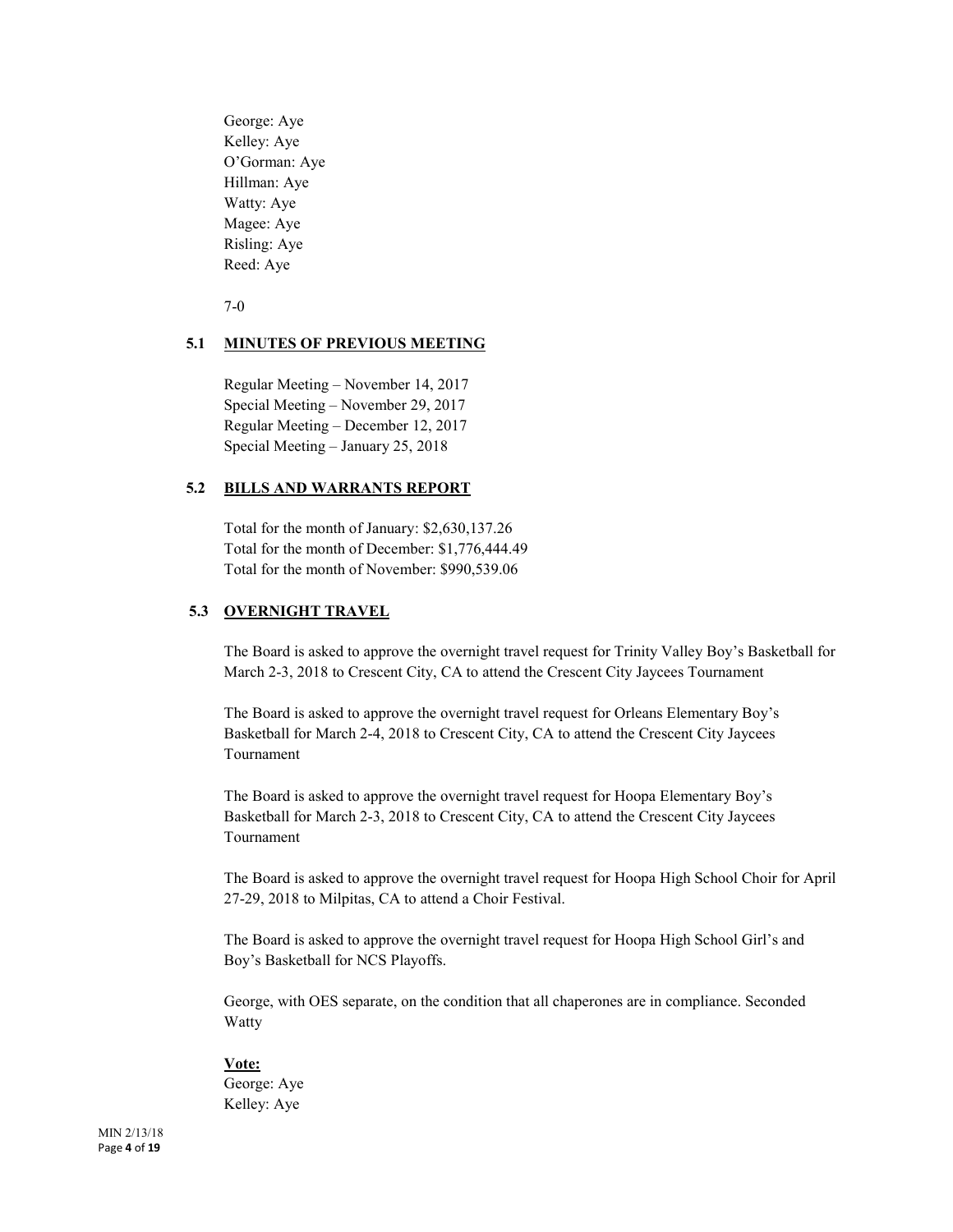O'Gorman: Aye Hillman: Aye Watty: Aye Magee: Aye Risling: Aye

OES – George moves to not approve. Watty Seconded

# **Vote:**

George: Aye Kelley: Aye O'Gorman: Aye Hillman: Aye Watty: Aye Magee: Aye Risling: Aye Reed: Aye

7-0

# **5.4 8TH GRADE TRIP ITINERARY**

The Board is asked to approve the River Schools (Jack Norton, Weitchpec, and Orleans Elementary) 8<sup>th</sup> Grade Trip Itinerary.

# **5.5 HDN LITTLE 4 BASEBALL**

The Board is asked to approve the 2018 season schedule for HDN Little 4 Baseball.

# **5.6 HDN LITTLE 4 SOFTBALL**

The Board is asked to approve the 2018 season schedule for HDN Little 4 Softball

# **5.7 HDN TRACK & FIELD**

The Board is asked to approve the 2018 season schedule for HDN Track & Field

# **ITEM NO. 6 DISTRICT REPORTS**

 **6.1** Air Quality Control Board – Joe Hostler spoke regarding the diesel generator at JNES. Been 9 months or so since he visited, and he has not seen much progress. Dr. Smith said he is very impressed with our audience. Professor of health at UC Berkley. IS very concerned about the generator at JNES and the health risks. Mr. Balms (sp) reiterated that they are concerned about children, teachers and staff. Explained that diesel can cause or exacerbate asthma and is a recognized carcinogen. Catherine Sandoval wanted to underscore what colleagues said about the health risks associated with diesel generators.

**6.2** Indian Education Director's Report- Margo Robbins eported that they have submitted grants. Has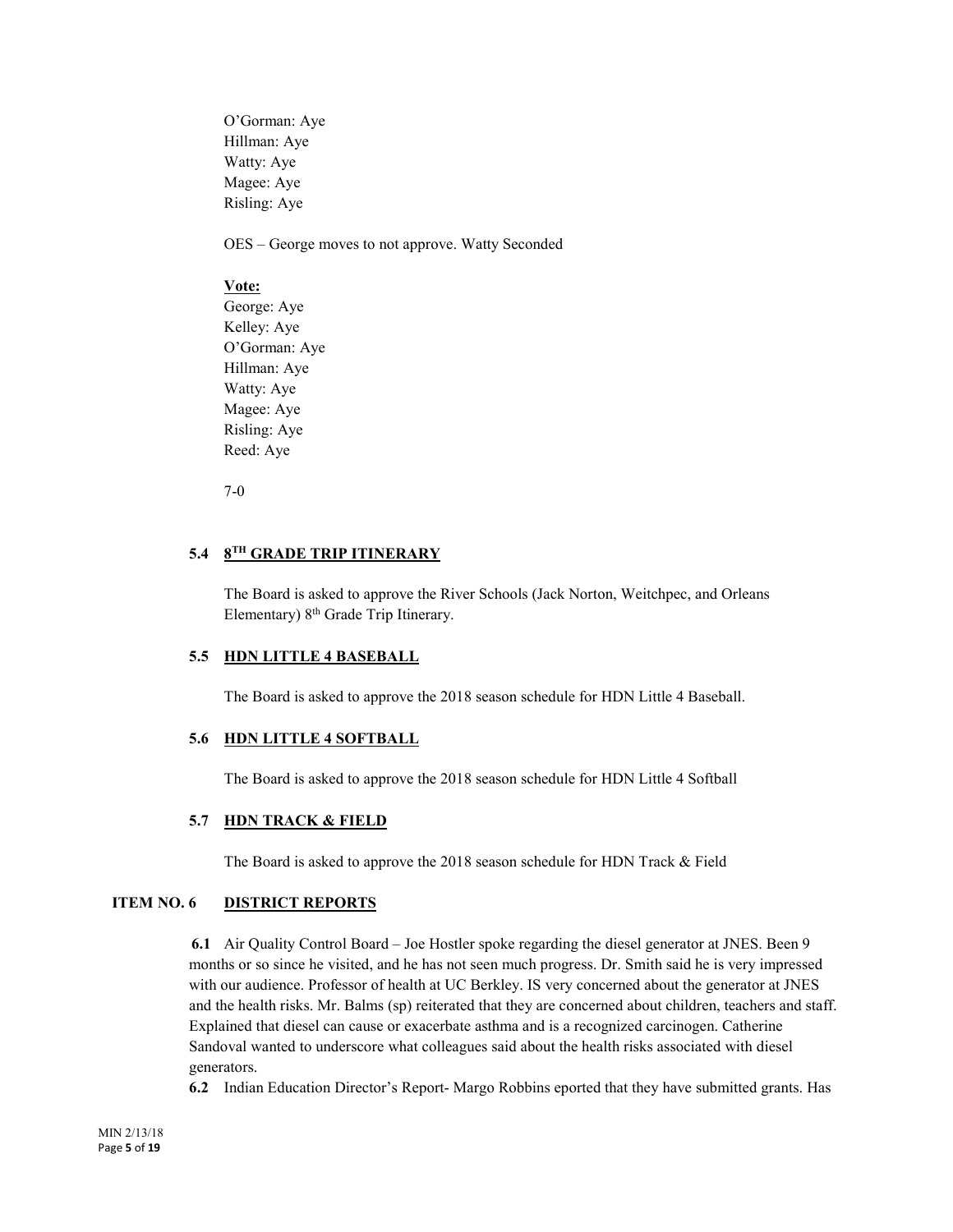the books the kids made that she had mentioned at a previous meeting. Gave an over-view of the impact aid report.

- **6.3** Construction Update Kevin reported that Orleans is disconnecting the portables. WES is very close to close out, have to pay some more DSA fees. JNES is bidding concrete work for generator building. HVHS wing is on target and schedule. ITECH building is up for bid. TVES is ready to start next month.
- **6.4** Student Board Member Report **-** Ryan Reed thanked the board for having him. This is his first meeting due to other activities and sports. Basketball for girls and boys is coming to a close. HVHS sports has been doing well. Have been having more rallies. One for breast cancer awareness, was especially impactful. Would like to encourage more local education pieces during rallies. Student have been difficult with the construction. This year has been difficult, for many topics. What has pushed them through is the resources they have in peers and faculty. Hopes to see more positive things happen this year and after he graduates.
- **6.5** Special Education Report **–** Craig handed out an invitation to attend the next Special Education meeting. TinyEYE is back up.
- **6.6** Employee Group Reports

KTTA: Robert Anderson reported that the staff remains dedicated to the success of students. It is a stressful time for staff. Staff might benefit from additional support, besides the norms. Would like to bring back the Strategiec plan.

CSEA: Terry Bray reported that moral of CSEA is very, very low. Asked board members to ask CSEA members what their concerns are. CSEA members are scared to speak up for fear of repercussions. Feels discipline should be progressive.

- **6.7** School Site Reports
- **6.8** Trustee Area Reports

Lois Risling reported that she has attended several events and went to a training event put on by Angie Brown about Trauma Informed Care. It was very informative and well attended. Also attended Trauma Informed Training. Met with High School principal and instructor to work on the Site Plan. Got a tour of the facilities from Willie Hostler.

# **ITEM NO. 7 ITEMS FOR BOARD ACTION**

#### **7.1 2016-2017 AUDITS**

MSC (George/Watty) to review and accept the 2016-2017 Audit, Performance Audit-Measure H Building Fund, and Financial Audit – Measure H Building Audit.

#### **Vote:**

George: Aye Kelley: Aye O'Gorman: Aye Hillman: Aye Watty: Aye Magee: Aye Risling: Aye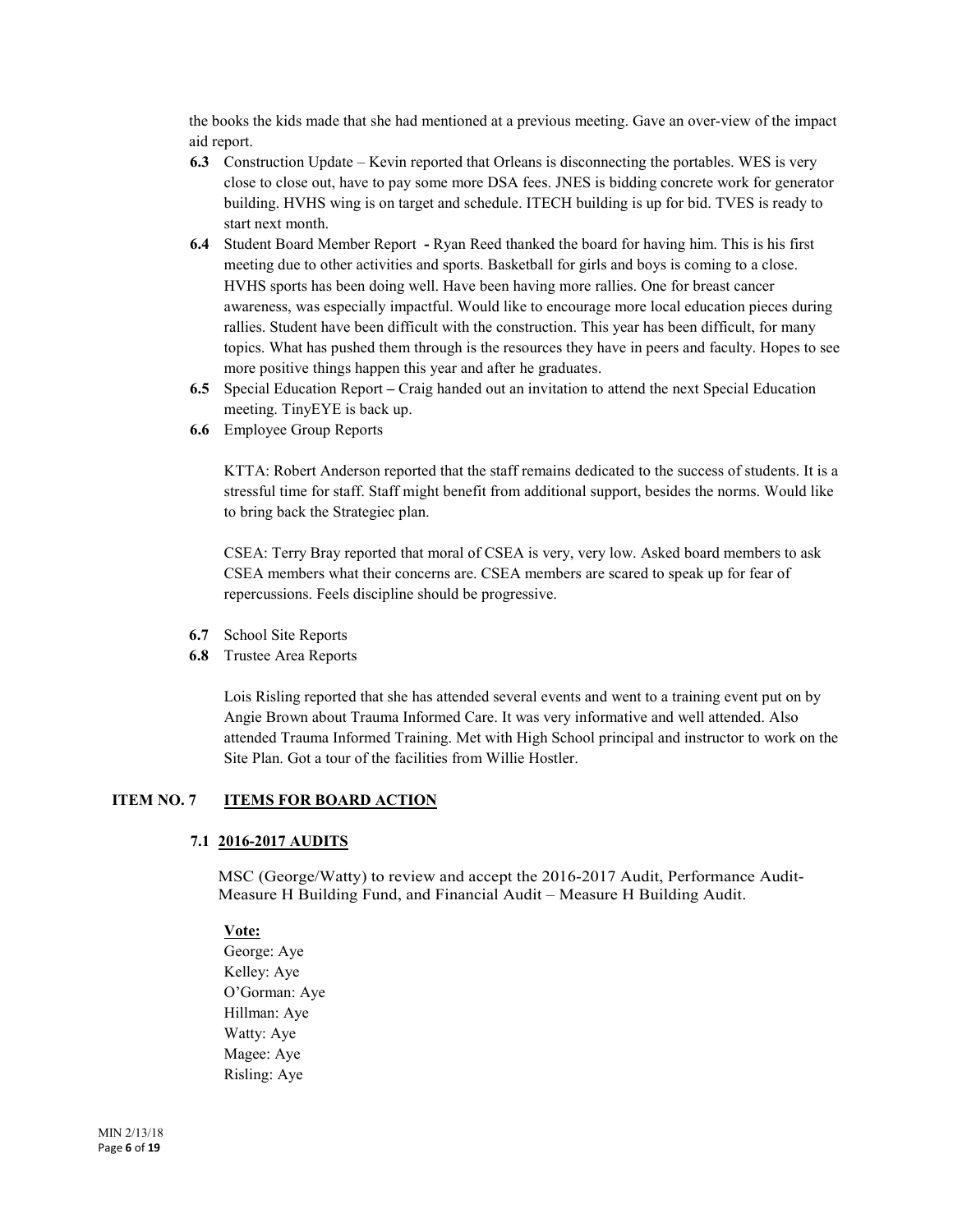# **7.2 AUDITOR SELECTION**

MSC (George/Risling) to approve Stephen Roatch Accountancy Corporation as the District Auditor

# **Vote:**

George: Aye Kelley: Aye O'Gorman: Aye Hillman: Aye Watty: Aye Magee: Aye Risling: Aye

# **7.3 FOOTSTEPS 2 BRILLIANCE**

MSC (Risling/Watty) to accept the proposal from Footsteps to Brilliance in the amount of \$151,939.00

# **Vote:**

George: Aye Kelley: Aye O'Gorman: Aye Hillman: Aye Watty: Aye Magee: Aye Risling: Aye

# **7.4 INTERDISTRICT ATTENDANCE AGREEMENT**

MSC (George/Risling) to approve the Interdistrict Attendance Agreement

# **Vote:**

George: Aye Kelley: Aye O'Gorman: Aye Hillman: Aye Watty: Aye Magee: Aye Risling: Aye

# **7.5 BOARD POLICY 0410.1 – FIRST READING**

No Action

# **7.6 BOARD POLICY 5117 – FIRST READING**

No Action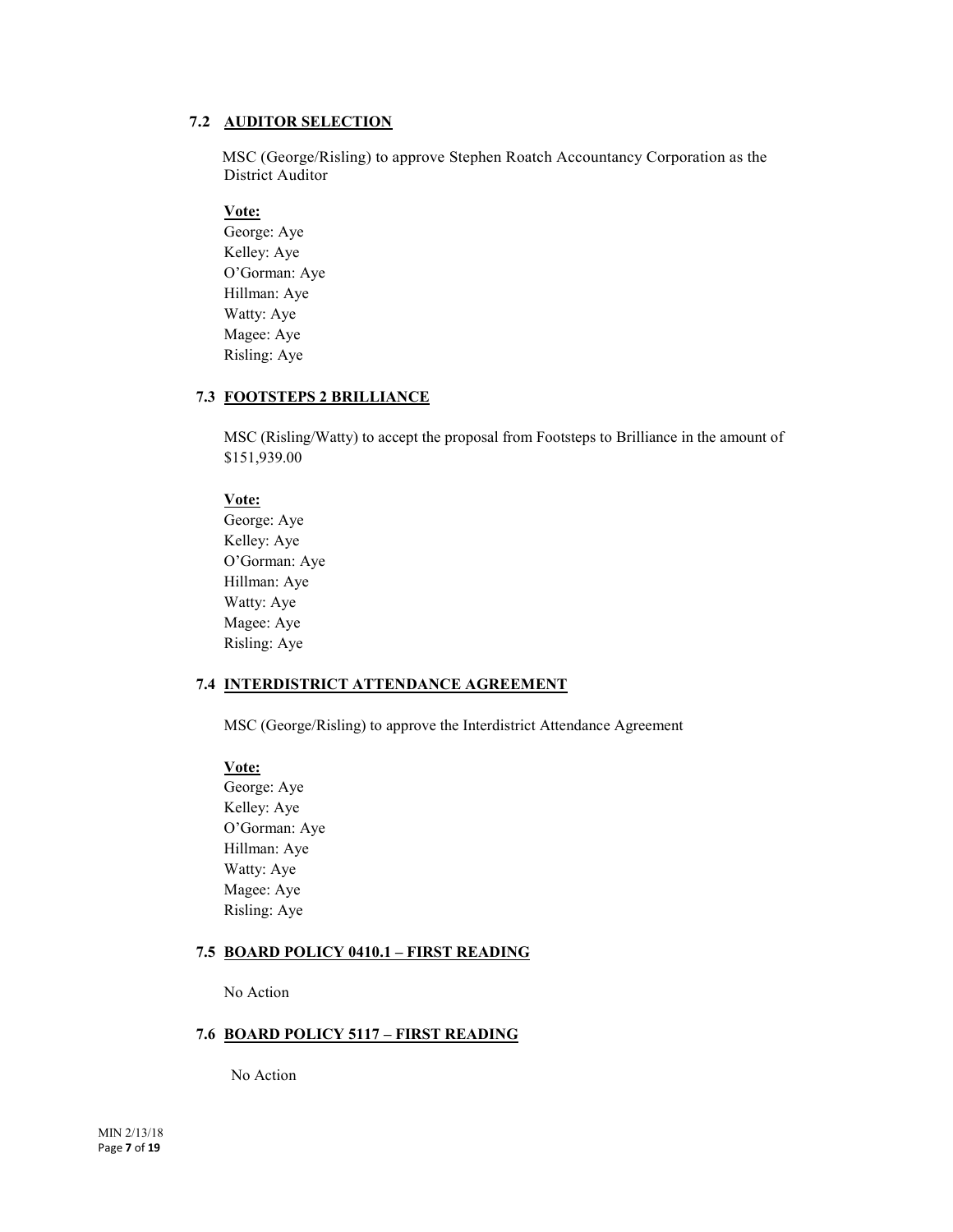# **7.7 ADMINISTRATIVE REGULATION 5117 – FIRST READING**

No Action

# **7.8 BRAD'S NORCAL AUTO REPAIR**

MSC (Risling/Watty) to table action on repair to Truck #59 (New Engine).

# **Vote:**

George: Aye Kelley: Aye O'Gorman: Aye Hillman: Aye Watty: Aye Magee: Aye Risling: Aye

# **7.9 SURPLUS**

MSC (George/Watty) to declare the listed vehicles as surplus.

#### **Vote:**

George: Aye Kelley: Aye O'Gorman: Aye Hillman: Aye Watty: Aye Magee: Aye Risling: Aye

# **7.10 TRANSPORTATION**

MSC (Watty/Hillman) to approve the purchase of three Ford Cargo Vans and one Ford F250.

# **Vote:**

George: Aye Kelley: Aye O'Gorman: Aye Hillman: Aye Watty: Aye Magee: Aye Risling: Aye

#### **7.11 REPLACEMENT VANS**

MSC (George/Risling) to approve the purchase of two Ford 10 passenger vans.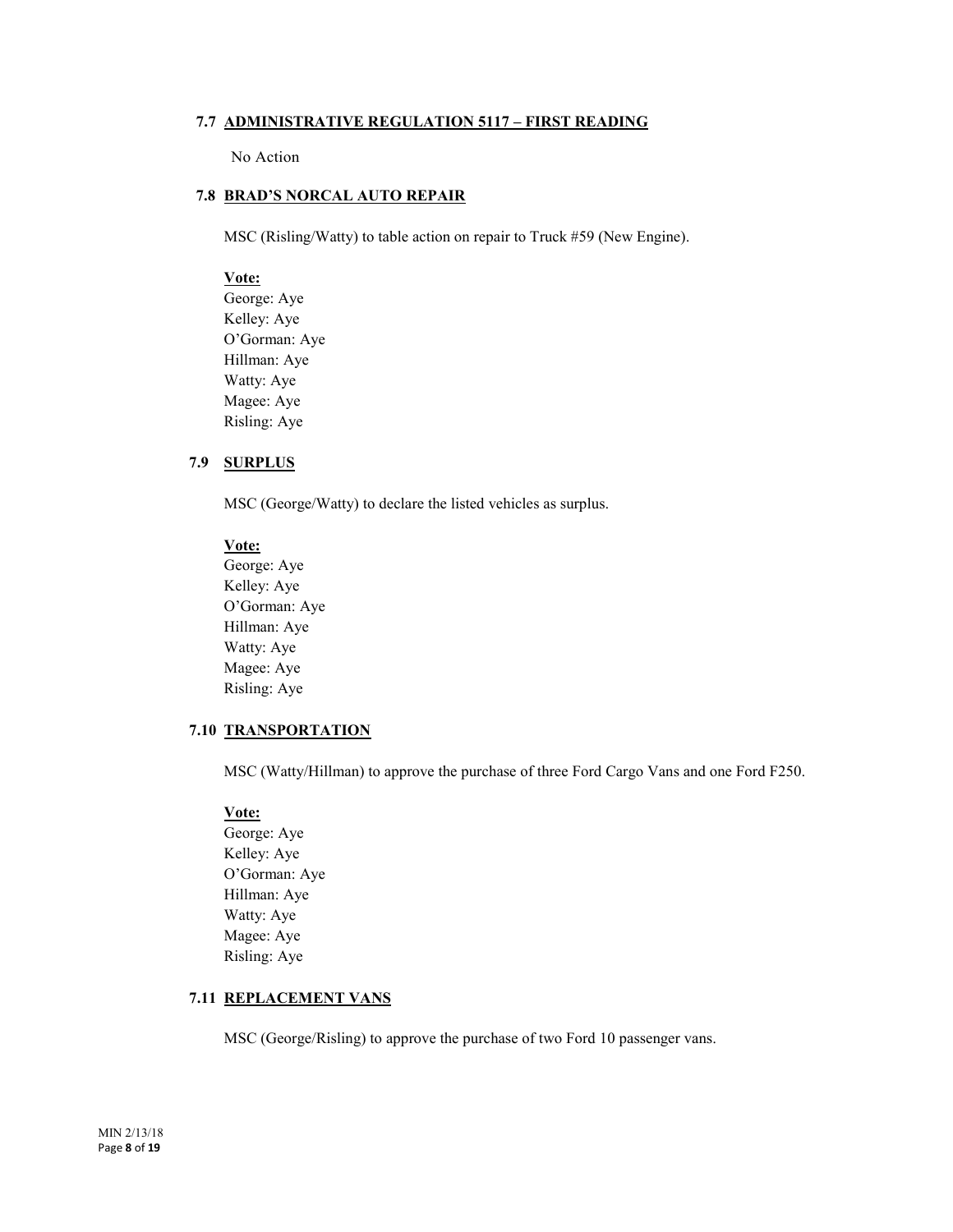#### **Vote:**

George: Aye Kelley: Aye O'Gorman: Aye Hillman: Aye Watty: Aye Magee: Aye Risling: Aye

#### **7.12 SURPLUS**

MSC (Magee/George) to declare the listen kitchen supplies as surplus.

#### **Vote:**

George: Aye Kelley: Aye O'Gorman: Aye Hillman: Aye Watty: Aye Magee: Aye Risling: Aye

# **7.13 SCHOOL SITE PLAN – JACK NORTON ELEMENTARY**

MSC (Risling/George) to approve the School Site Plan for Jack Norton Elementary.

#### **Vote:**

George: Aye Kelley: Aye O'Gorman: Aye Hillman: Aye Watty: Aye Magee: Aye Risling: Aye

# **7.14 SCHOOL SITE PLAN – WEITCHPEC ELEMENTARY**

MSC (Watty/George) to approve the School Site Plan for Weitchpec Elementary

# **Vote:**

George: Aye Kelley: Aye Hillman: Aye Watty: Aye Magee: Aye Risling: Aye

#### **7.15 SCHOOL SITE PLAN – ORLEANS ELEMENTARY**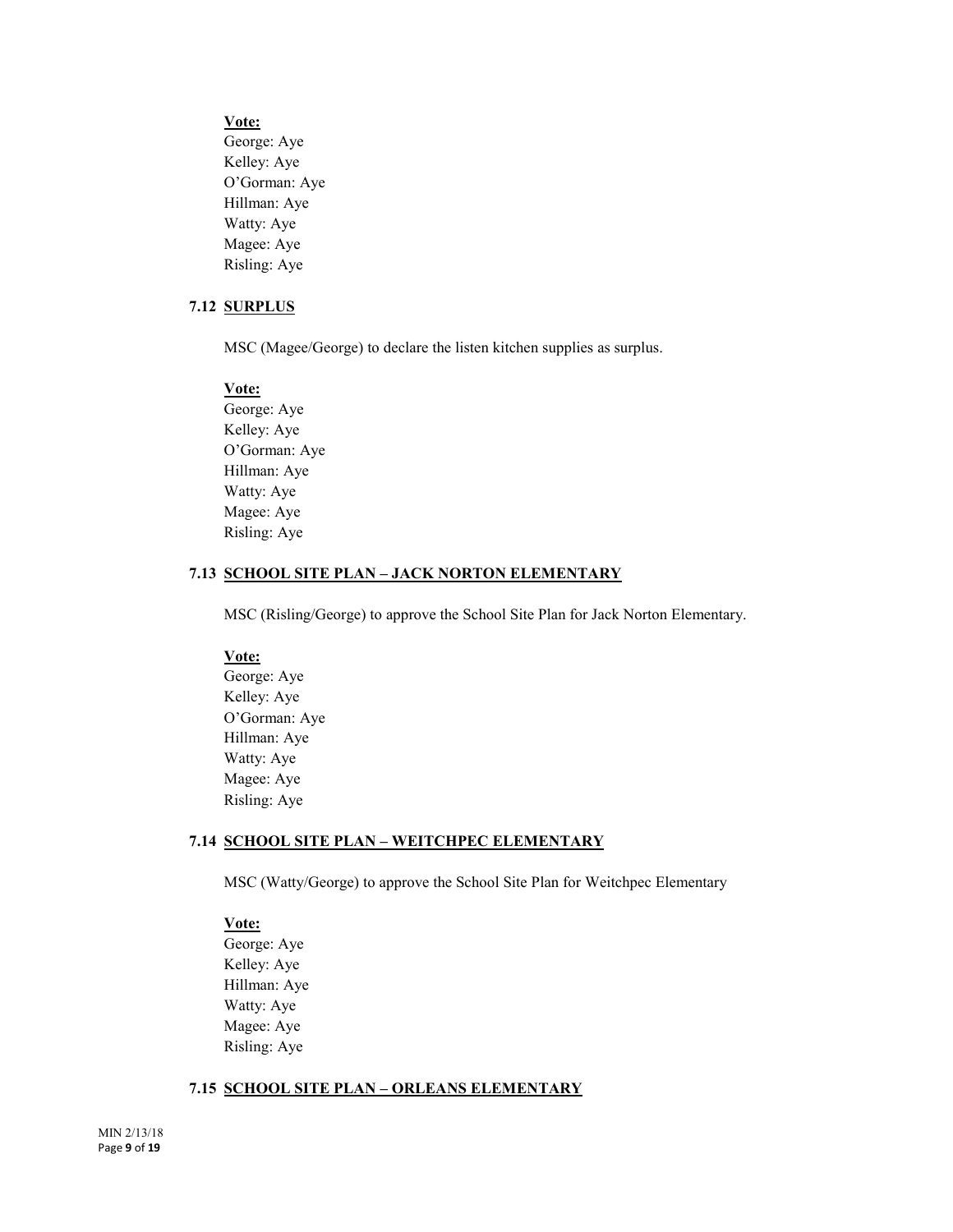MSC (George/Hillman) to approve the School Site Plane for Orleans Elementary

# **Vote:**

George: Aye Kelley: Aye Hillman: Aye Watty: Aye Magee: Aye Risling: Aye

# **7.16 ARCHITECTURAL AGREEMENT – PBK – I-TECH BUILDING**

MSC (Risling/George) to accept the Architectural Agreement from PBK for the I-Tech Building

#### **Vote:**

George: Aye Kelley: Aye Hillman: Aye Watty: Aye Magee: Aye Risling: Aye

# **7.17 AERIES SOFTWARE**

MSC (Risling/Watty) to approve the services proposal from Aeries for Student Information System Software and Aeries Communication Services

# **Vote:**

George: Aye Kelley: Nay Hillman: Aye Watty: Aye Magee: Aye Risling: Aye

#### **7.18 CLASSLINK SOFTWARE**

MSC (Kelley/Watty) to approve the quote from ClassLink single log in software.

# **Vote:**

George: Aye Kelley: Aye Hillman: Aye Watty: Aye Magee: Aye Risling: Aye

# **7.19 RESOLUTION 2018-01 – CALLING FOR FULL AND FAIR FUNDING OF CALIFORNIA'S PUBLIC SCHOOLS**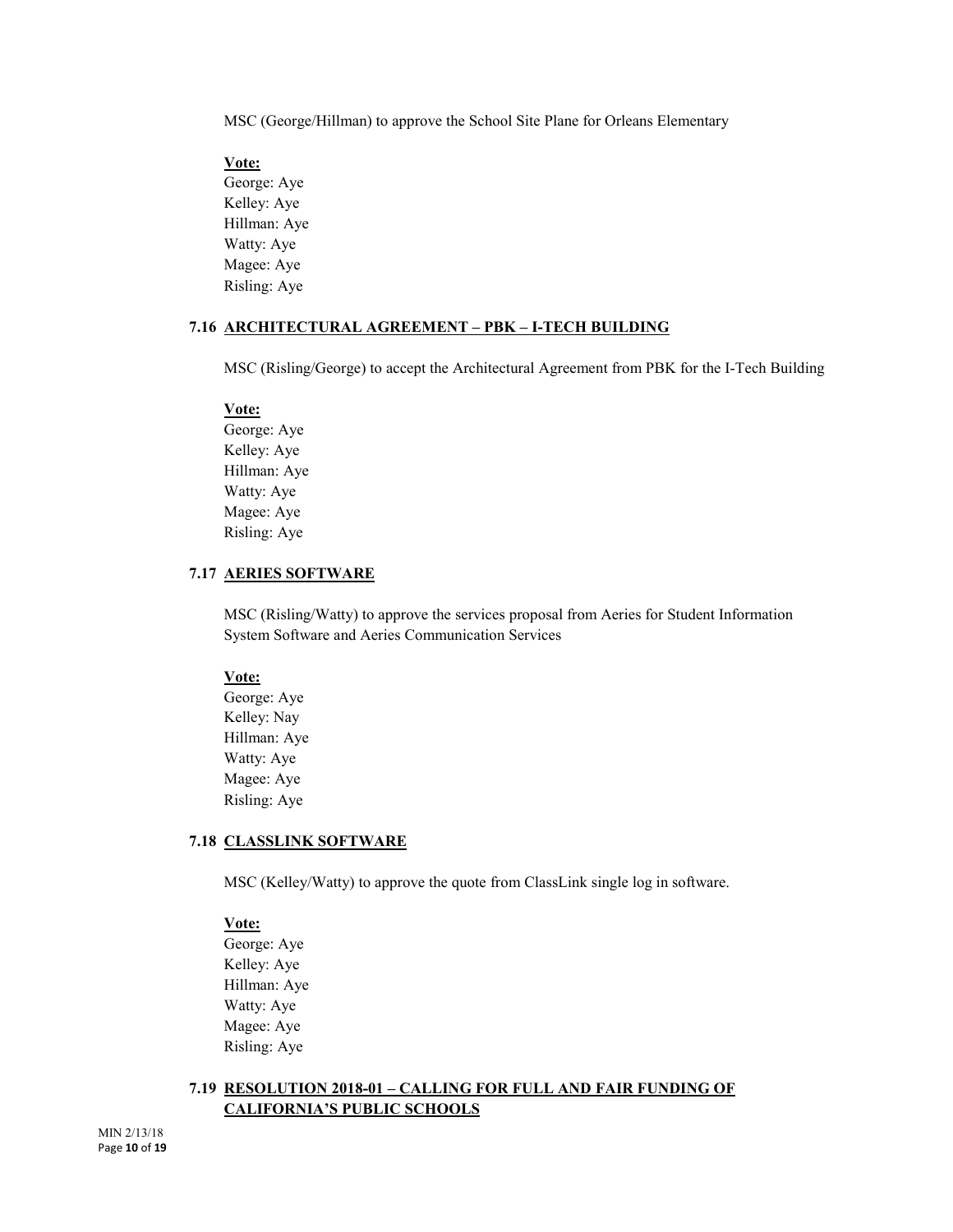MSC (George/Watty) to approve Resolution 2018-01 – Calling for Full and Fair Funding of California's Public Schools.

# **Vote:**

George: Aye Kelley: Aye Hillman: Aye Watty: Aye Magee: Aye Risling: Aye

#### **7.20 AGREEMENT FOR LEGAL SERVICES – LOZANO SMITH**

MSC (Risling/Magee) to approve the agreement for legal services with Lozano Smith Attorneys at Law.

# **Vote:**

George: Aye Kelley: Aye Hillman: Aye Watty: Aye Magee: Aye Risling: Aye

#### **7.21 AGREEMENT FOR CONSULTING SERVICES – SCHOOL FACILITY CONSULTANTS**

MSC (George/Risling) to approve the proposed agreement for Consulting Services from School Facility Consultants

#### **Vote:**

George: Aye Kelley: Aye Hillman: Aye Watty: Aye Magee: Aye Risling: Aye

#### **7.22 ITINERANT SPEECH THERAPIST CONTRACT WITH AMN HEALTHCARE**

MSC (George/Watty) to approve the contracting of services with AMN Healthcare to recruit and place an itinerant Speech Therapist with our district.

#### **Vote:**

George: Aye Kelley: Aye Hillman: Aye Watty: Aye Magee: Aye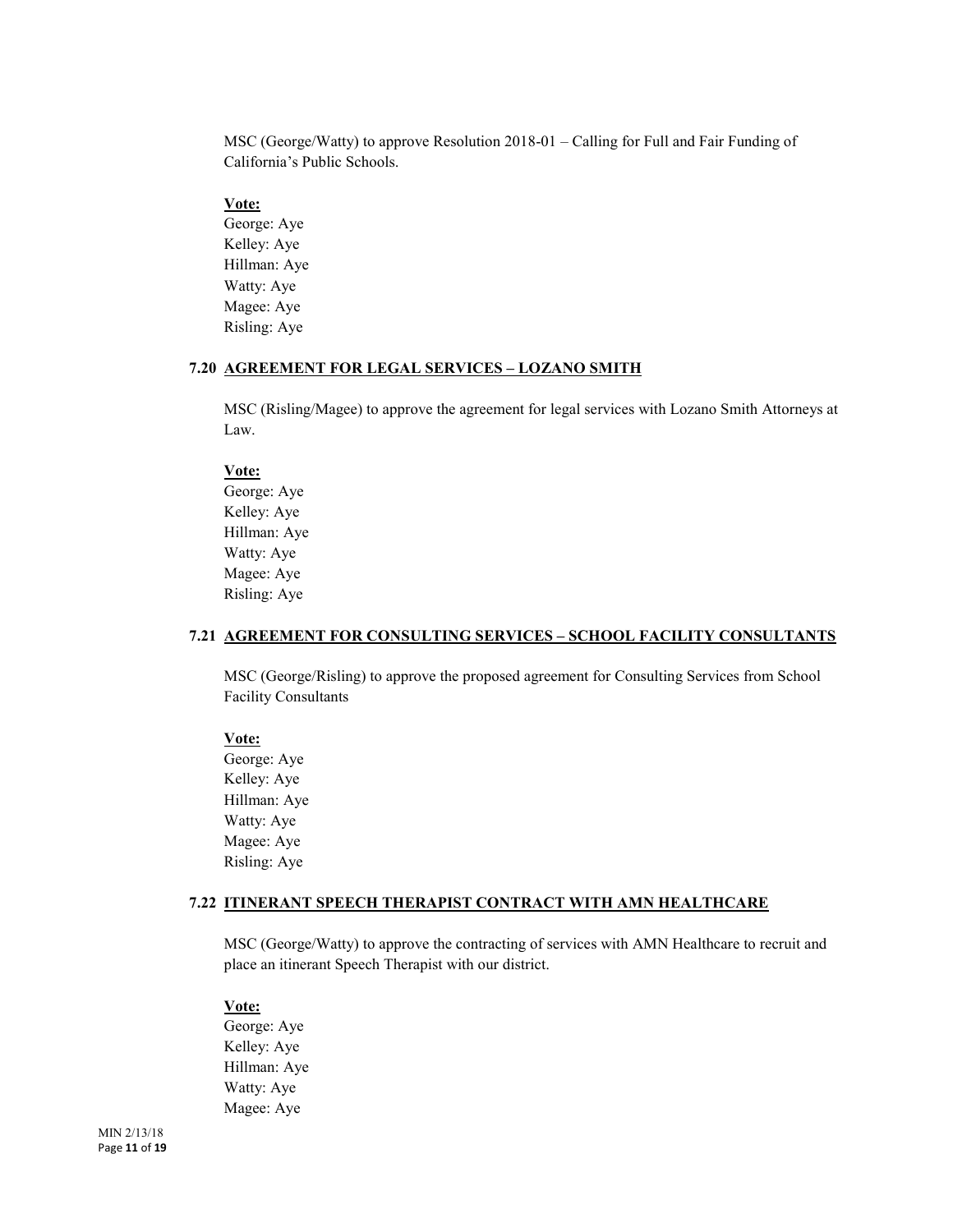Risling: Aye

# **7.23 RALPH HAGEDORN – ORLEANS ELEMENTARY PORTABLES**

MSC (Watty/Magee) to approve invoice #52411 from Ralph Hagedorn in the amount of \$1,500, and increase the PO by \$3,000

# **Vote:**

George: Aye Kelley: Aye Hillman: Aye Watty: Aye Magee: Aye Risling: Aye

#### **7.24 RALPH HAGEDORN – HOOPA HIGH SCHOOL PARKING SITEWORK**

MSC (Risling/Kelley) to approve an increase of \$3,500 to PO #170086 and payment of invoice #72411 in the amount of \$1,200.

#### **Vote:**

George: Aye Kelley: Aye Hillman: Aye Watty: Aye Magee: Aye Risling: Aye

# **7.25 RAY-MAC MECHANICAL, INC –TEMPORARY BOILERS HOOPA HIGH SCHOOL PH III, INC 2**

MSC (George/Kelley) to approve invoice #3622 from Ray-Mac Mechanical, Inc for temporary heating in the amount of \$67,994.33

#### **Vote:**

George: Aye Kelley: Aye Hillman: Aye Watty: Aye Magee: Aye Risling: Aye

# **7.26 BIGFOOT SUPPLY – PURCHASE ORDERS**

MSC (George/Kelley) to approve opening purchases orders at Bigfoot Supply for the following sites and amounts, totaling \$17,500:

| Trinity Valley Elementary, PH III | \$2,500 |
|-----------------------------------|---------|
| Orleans Elementary, PH III        | \$2,500 |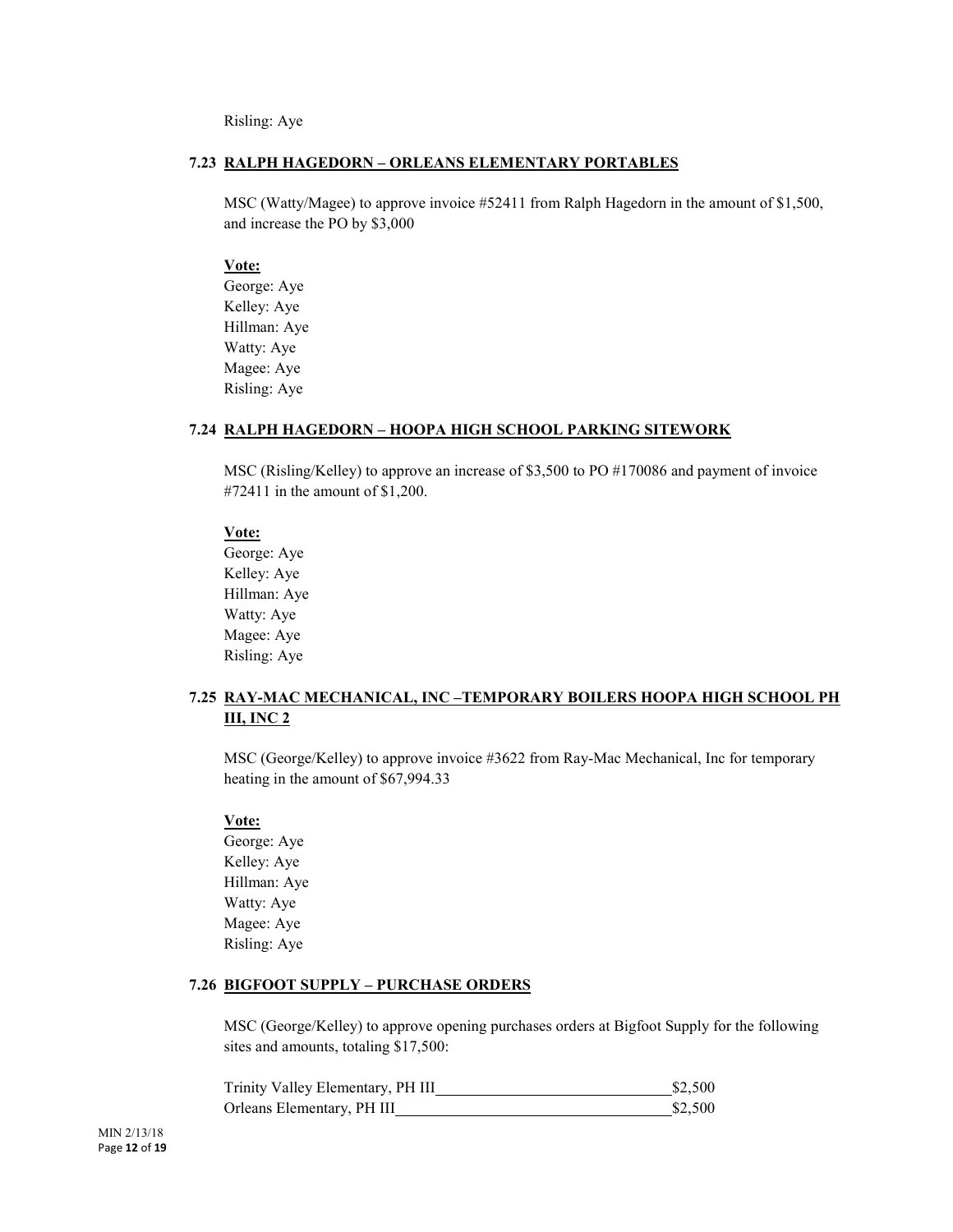| Hoopa High School, PH III            | \$5,000 |
|--------------------------------------|---------|
| Hoopa Elementary School, PH III      | \$5,000 |
| Jack Norton Elementary School, PH II | \$2,500 |

# **Vote:**

George: Aye Kelley: Aye Hillman: Aye Watty: Aye Magee: Aye Risling: Aye

# **7.27 SCHOOL OUTFITTERS**

MSC (Risling/George) to approve the quotes from School Outfitters for supplying and delivering white boards to the following sites, totaling \$12,268.41:

| Hoopa High School, PH III         | \$4,999.17 |
|-----------------------------------|------------|
| Hoopa Elementary, PH III          | \$5,647.12 |
| Trinity Valley Elementary, PH III | \$1,622.12 |

#### **Vote:**

George: Aye Kelley: Aye Hillman: Aye Watty: Aye Magee: Aye Risling: Aye

# **7.28 EUREKA GLASS COMPANY – HOOPA HIGH SCHOOL CLASSROOMS PH III INC1**

MSC (Watty/Kelley) to approve the proposal from Eureka Glass Company in the amount of \$8,872.00 for furnishing and installing all glass product for the HVHS PH III INC 1 project.

#### **Vote:**

George: Aye Kelley: Aye Hillman: Aye Watty: Aye Magee: Aye Risling: Aye

#### **7.29 ROBERT COLBURN ELECTRIC, INC – HOOPA HIGH SCHOOL PH III INC2**

MSC (Watty/Magee) to approve invoice #18992 in the amount of \$2,864.94 for installing eleven electric heats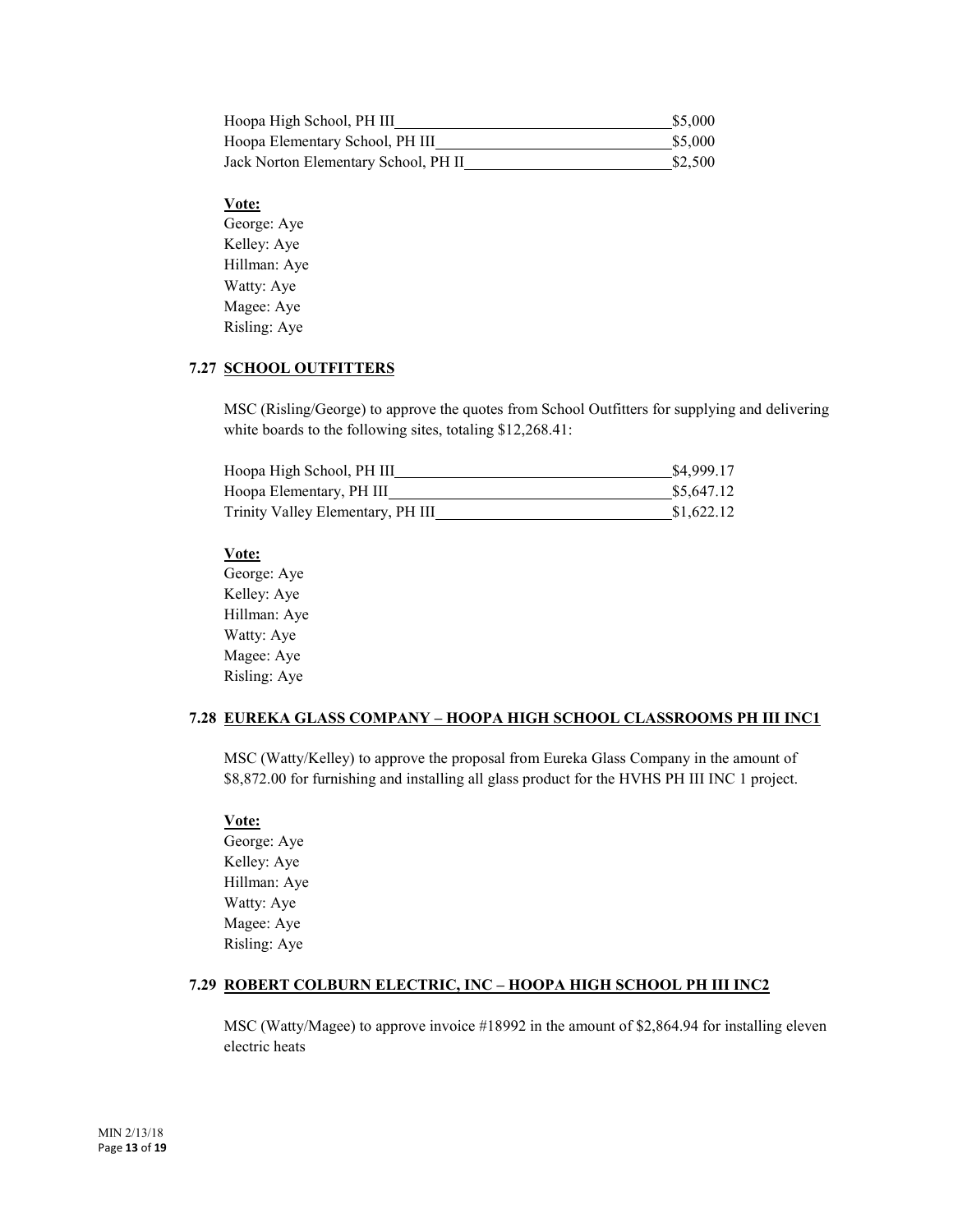**Vote:** George: Aye Kelley: Aye Hillman: Aye Watty: Aye Magee: Aye Risling: Aye

#### **7.30 NORTH COAST FABRICATORS – HOOPA HIGH SCHOOL CLASSROOM PH III INC1**

MSC (Kelley/Watty) to approve the reimbursement to CRM Group in the amount of \$1,190.34 for supplying labor, equipment, and materials to fabricate six post base Plates.

#### **Vote:**

George: Aye Kelley: Aye Hillman: Aye Watty: Aye Magee: Aye Risling: Aye

#### **7.31 BUILDERS DOOR & WINDOW, INC – HOOPA HIGH SCHOOL**

MSC (Magee/Kelley) to approve the following estimates from Builders Door & Window, Inc for providing doors, hardware, and frames at the following sites, totaling \$18,387.60:

| Hoopa High School, PH III         | \$1,887.60  |  |
|-----------------------------------|-------------|--|
| Trinity Valley Elementary, PH III | \$16,500.00 |  |

#### **Vote:**

George: Aye Kelley: Aye Hillman: Aye Watty: Aye Magee: Aye Risling: Aye

#### **7.32 HD SUPPLY, INC – HOOPA ELEMENTARY CLASSROOM PH III INC1**

MSC (Watty/George) to approve the quote from HD Supply, Inc in the amount of \$3,207.56 for supplying and delivering access doors.

**Vote:** George: Aye Kelley: Aye Hillman: Aye Watty: Aye Magee: Aye Risling: Aye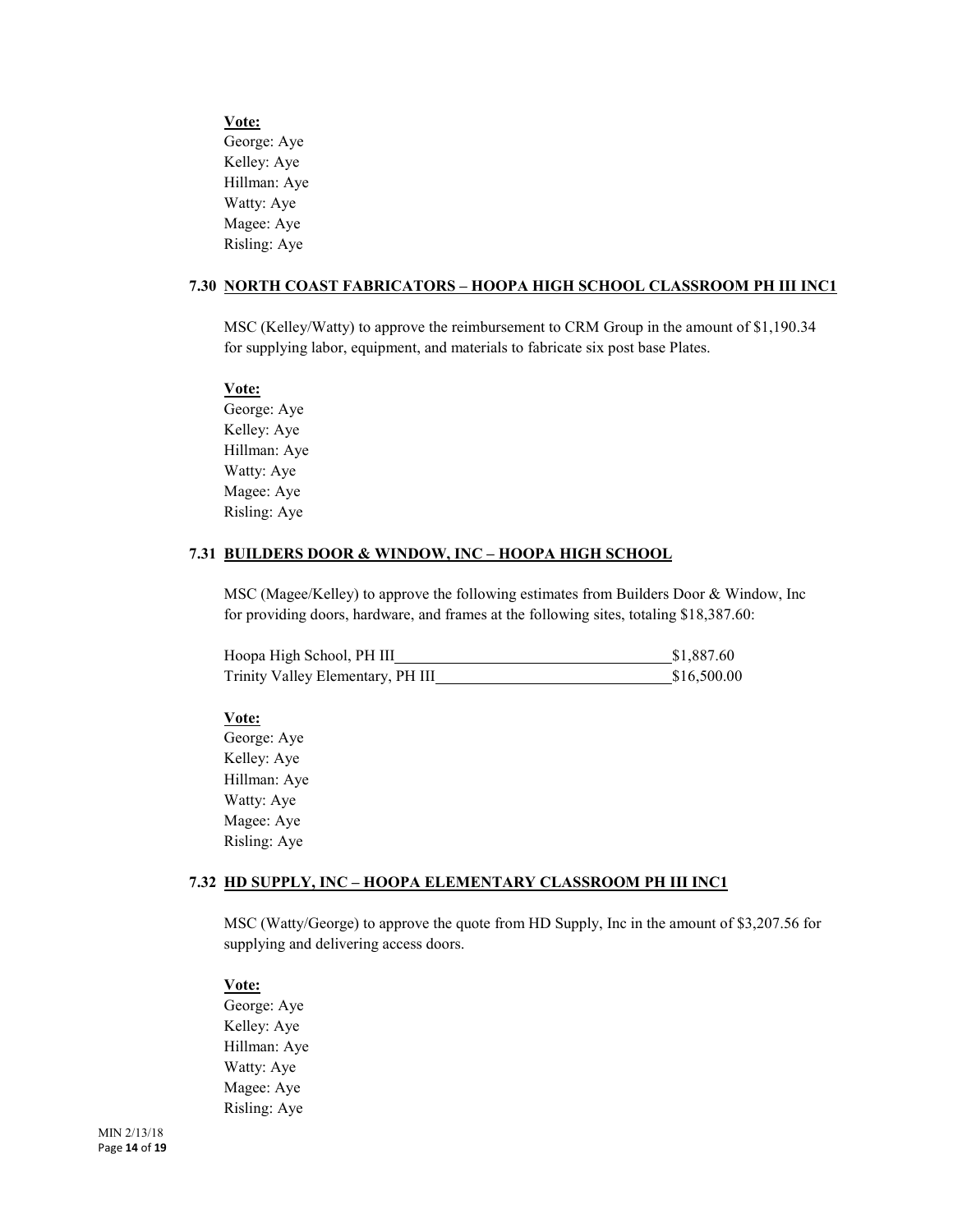# **7.33 UNIVERSAL PLASTICS – TRINITY VALLEY ELEMENTARY CLASSROOM PH III INC2**

MSC (Watty/Magee) to approve the quote from Universal Plastics in the amount of \$4,748.00 for installation of FRP on two bathroom walls and trimwork

# **Vote:**

George: Aye Kelley: Aye Hillman: Aye Watty: Aye Magee: Aye Risling: Aye

# **7.34 AMERICAN SHEET METAL – TRINITY VALLEY ELEMENTARY CLASSROOM**

MSC (Magee/Kelley) to approve the estimate from American Sheet Metal in the amount of \$2,744.00 for furnishing and installing all FEC items and bathroom accessories.

#### **Vote:**

George: Aye Kelley: Aye Hillman: Aye Watty: Aye Magee: Aye Risling: Aye

# **7.35 SIGN SOLUTIONS – TRINITY VALLEY ELEMENTARY CLASSROOM PH III INC1**

MSC (Magee/George) to approve the proposal from Sign Solutions in the amount of \$1,307.00

**Vote:** George: Aye Kelley: Aye Hillman: Aye Watty: Aye Magee: Aye Risling: Aye

# **7.36 RAY MAC MECHANICAL, INC. – HOOPA VALLEY HIGH SCHOOL PH II**

Withdrawn, duplicate

# **7.37 NORTH STATE MASONRY - HOOPA VALLEY HIGH SCHOOL CHILLER PH III INC2**

MSC (George/Risling) to approve the proposal from North State Masonry in the amount of \$11,600.00 for construction of retaining wall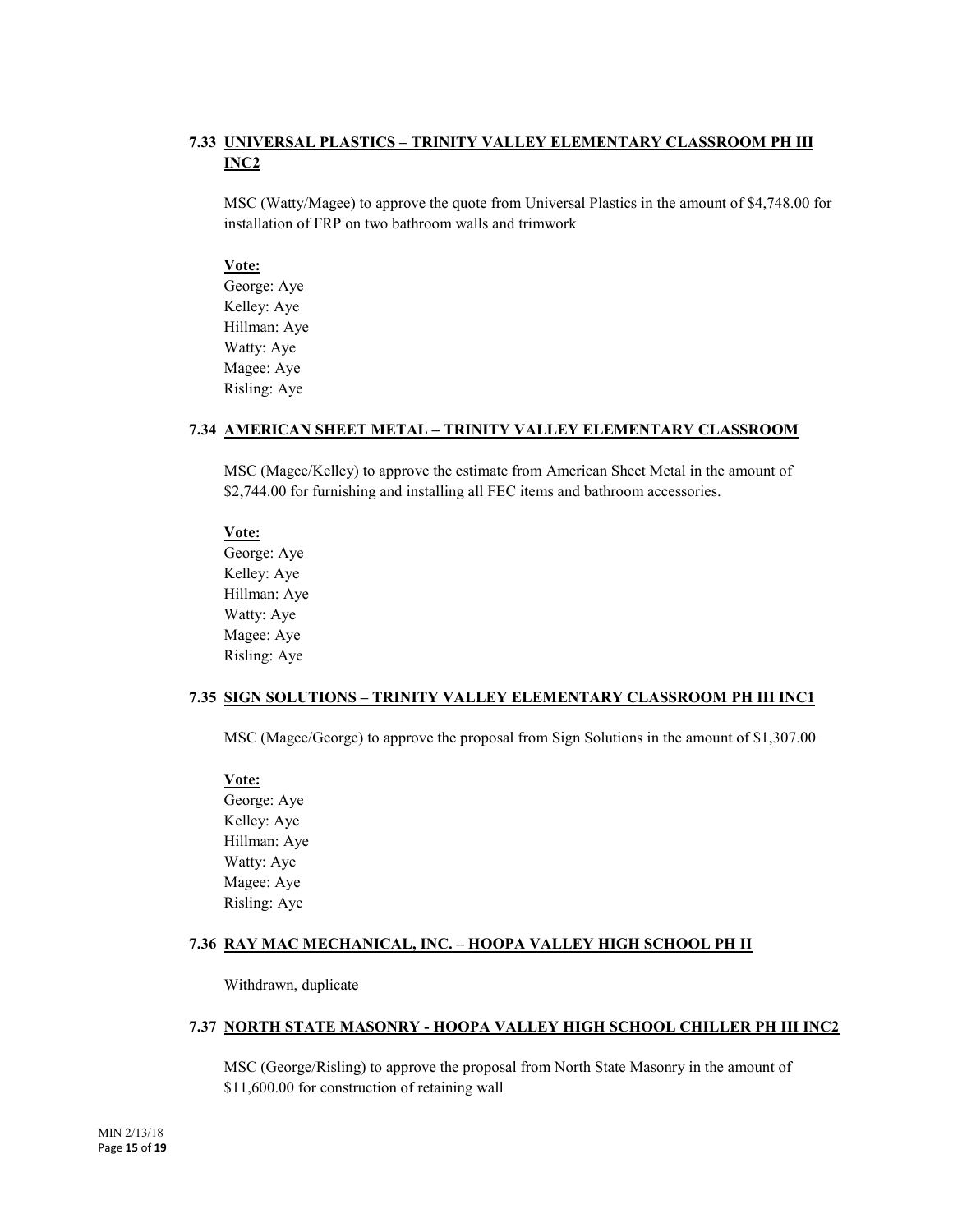**Vote:** George: Aye Kelley: Aye Hillman: Aye Watty: Aye Magee: Aye Risling: Aye

#### **7.38 LACO ASSOCIATES –HOOPA VALLEY ELEMENTARY CLASSROOM PH III**

MSC (Kelley/George) to approve the proposal from LACO Associates in the amount of \$9,750.00 for project testing

#### **Vote:**

George: Aye Kelley: Aye Hillman: Aye Watty: Aye Magee: Aye Risling: Aye

# **7.39 LACO ASSOCIATES –HOOPA VALLEY HIGH SCHOOL PH III**

MSC (Watty/Magee) to approve the proposal of \$22,200.00 for project testing

# **Vote:**

George: Aye Kelley: Aye Hillman: Aye Watty: Aye Magee: Aye Risling: Aye

# **7.40 LACO ASSOCIATES**

MSC (Watty/Magee) to approve the following invoices, at the following projects, totaling \$3,020.38

| #0040429 Trinity Valley Elementary, PH II, Inc. 1 | \$68.25    |
|---------------------------------------------------|------------|
| #0040430 Orleans Elementary, PH II                | \$169.25   |
| #0040431 Jack Norton Elementary, PH II            | \$361.70   |
| #0040432 Trinity Valley Elementary PH II, Inc. 2  | \$246.75   |
| #0040434 Orleans Elementary PH III                | \$2,174.43 |

# **Vote:**

George: Aye Kelley: Aye Hillman: Aye Watty: Aye

MIN 2/13/18 Page **16** of **19**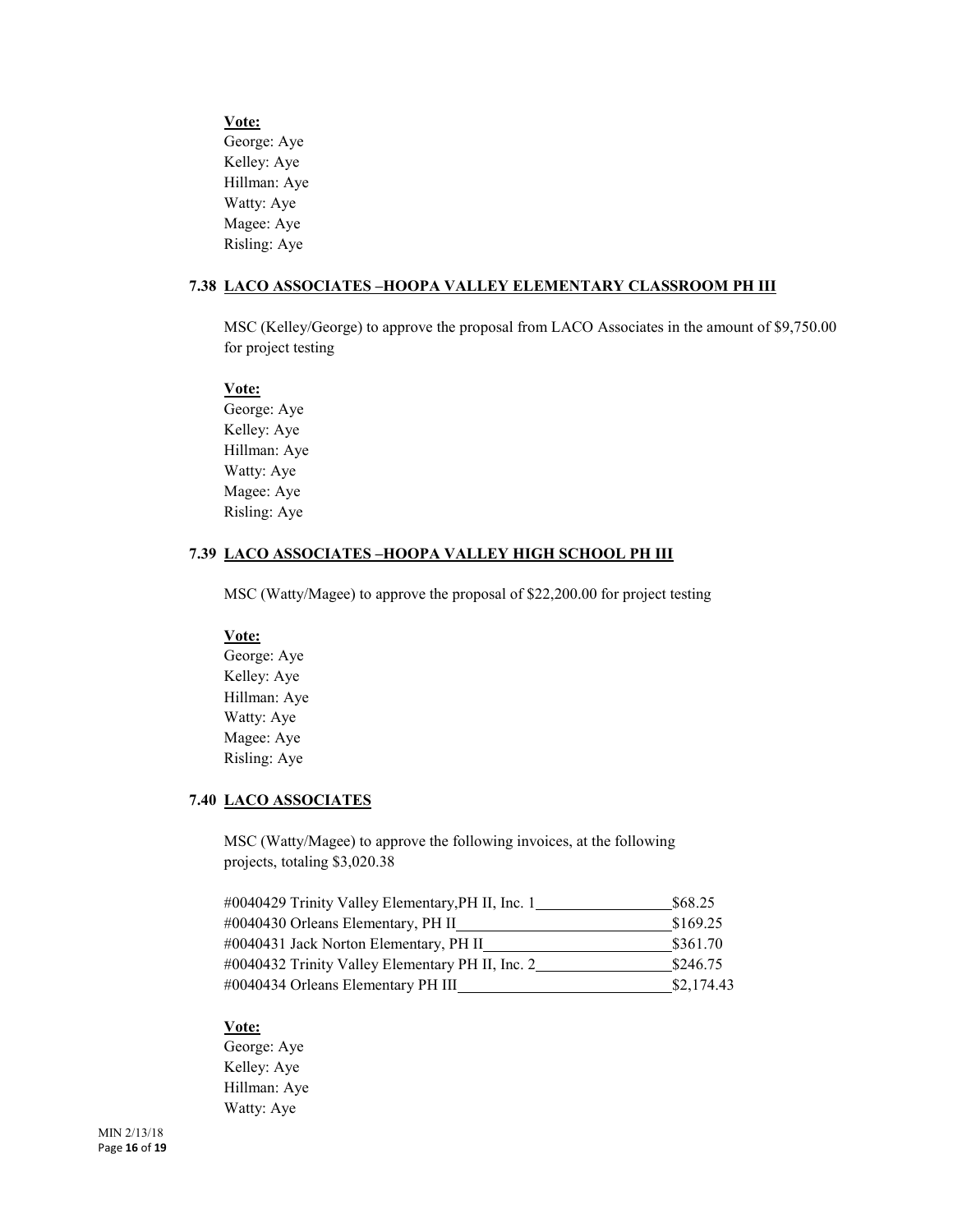Magee: Aye Risling: Aye

# **7.41 KDI CONSULTANTS, INC. PURCHASE ORDER INCREASE - HOOPA VALLEY HIGH SCHOOL PH III**

MSC (George/Risling) to increase purchase order #180135 by \$3,877.06 and approve payment of invoice #1085 in the amount of \$4,760.00

#### **Vote:**

George: Aye Kelley: Aye Hillman: Aye Watty: Aye Magee: Aye Risling: Aye

# **7.42 MCCUEN CONSTRUCTION, INC. – HOOPA VALLEY HIGH SCHOOL PORTABLES**

MSC (Watty/Kelley) to table the following invoices totaling \$9,693.62 until the next meeting

| #3 Portable Building Drainage     | \$6,525.71 |
|-----------------------------------|------------|
| #4 Trenching at West Side of HVHS | \$3,167.91 |

# **Vote:**

George: Aye Kelley: Aye Hillman: Aye Watty: Aye Magee: Aye Risling: Aye

# **7.43 HOOPA VALLEY HIGH SCHOOL WING (INCREMENT 1)/MULTI-PRIME CONTRACTS (PH III):**

MSC (Magee/Kelley) to accept the bids (received August 22, 2017 and December 4, 2017) for the following Multi-Prime Bid Packages totaling \$957,712.08

| 2017.3.6 Insulation - Shasta Building Products     | \$56,000.00  |
|----------------------------------------------------|--------------|
| 2017.3.8 Casework - Shasta Wood Products           | \$216,578.57 |
| 2017.3.9 Plaster - FC Bickert                      | \$177,850.00 |
| 2017.3.11 Masonry – North State Masonry            | \$122,210.00 |
| 2017.3.14 Painting – Interior – Walgamuth          | \$43,000.00  |
| 2017.3.15 Painting – Exterior – Walgamuth          | \$51,137.00  |
| 2017.3.16 VCTB - Universal Plastics                | \$47,376.00  |
| 2017.3.17 Flooring – Hanes Flooring                | \$47,403.00  |
| 2017.3.18 Flooring/Epoxy - Walgamuth               | \$78,690.00  |
| 2017.3.19 Metal Products - North Coast Fabricators | \$37,076.61  |
| 2017.3.21 FRP – Universal Plastics                 | \$15,323.00  |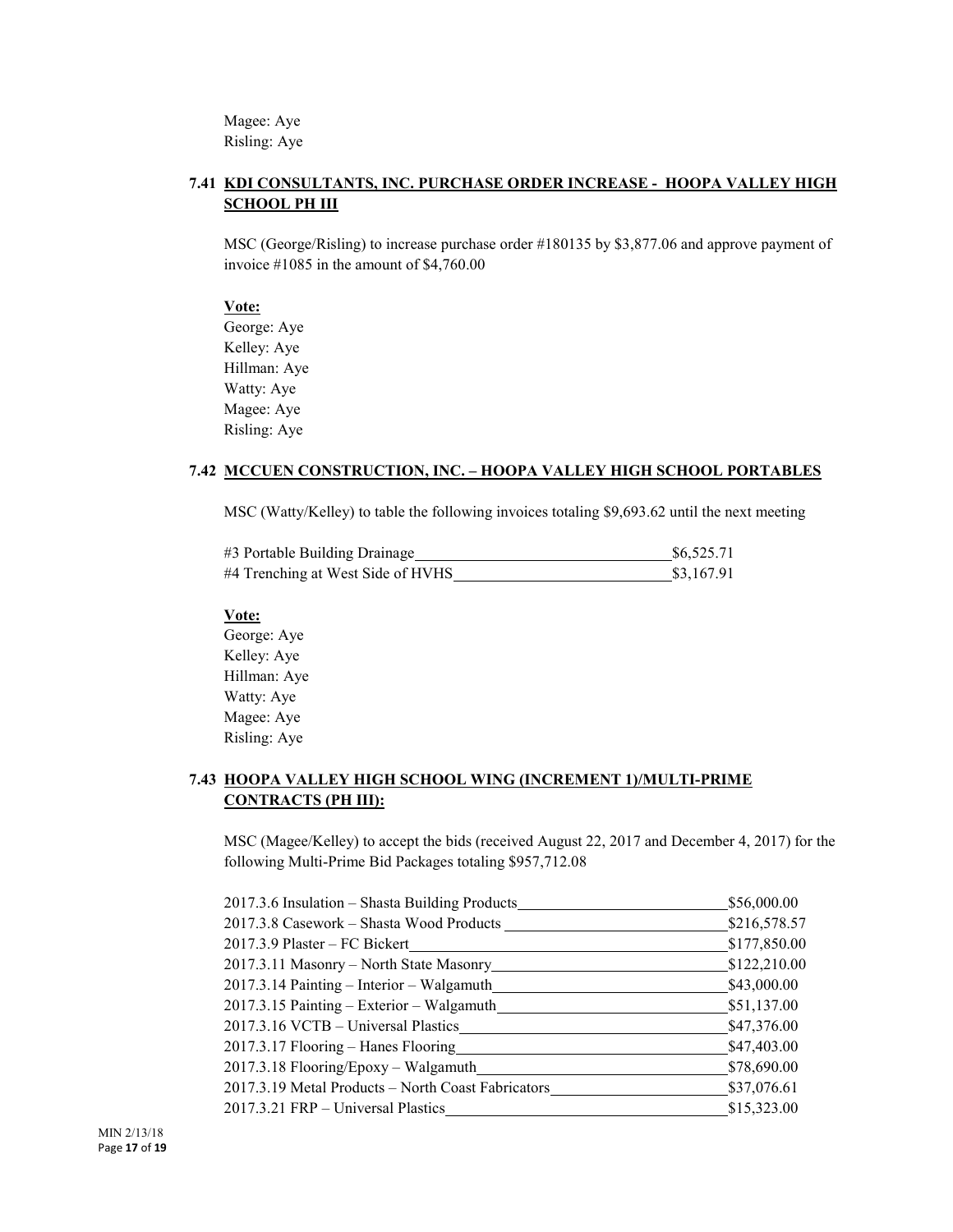2017.3.22 Suspended Ceiling – Sun Valley Acoustical \$65,067.90

# **Vote:**

George: Aye Kelley: Aye Hillman: Aye Watty: Aye Magee: Aye Risling: Aye

# **7.44 HOOPA VALLEY ELEMENTARY SCHOOL WING (INCREMENT 1)/MULTI-PRIME CONTRACTS (PH III):**

MSC (Risling/Kelley) to accept the bids (received August 22, 2017, December 4, 2017 and January 31, 2018) for the following Multi-Prime Bid Packages totaling \$128,978.00:

| 2017.6.14 VCTB – Universal Plastics  | \$58,164.00 |
|--------------------------------------|-------------|
| 2017.6.15 Flooring JB Jordan         | \$55,680.00 |
| $2017.6.18$ FRP – Universal Plastics | \$15,134.00 |

#### **Vote:**

George: Aye Kelley: Aye Hillman: Aye Watty: Aye Magee: Aye Risling: Aye

# **7.45 TRINITY VALLEY ELEMENTARY SCHOOL WING (INCREMENT 1)/MULTI-PRIME CONTRACTS (PH III):**

MSC (Watty/Magee) to accept the bids (received August 22, 2017) for the following Multi-Prime Bid Packages totaling \$221,532.53:

| 2017.8.6 Insulation Shasta Building Products       | \$26,980.00 |
|----------------------------------------------------|-------------|
| 2017.8.8 Casework Shasta Wood Products             | \$82,466.65 |
| 2017.8.11 Painting Interior - Walgamuth Painting   | \$15,430.00 |
| 2017.8.12 Painting Exterior - Walgamuth Painting   | \$18,340.00 |
| 2017.8.14 VCTB - Universal Plastics                | \$26,184.00 |
| 2017.8.15 Flooring - JB Jordan                     | \$21,145.00 |
| 2017.8.16 Flooring, Epoxy - Walgamuth Painting     | \$7,850.00  |
| 2017.8.17 Metal Products - North Coast Fabricators | \$23,136.88 |

#### **Vote:**

George: Aye Kelley: Aye Hillman: Aye Watty: Aye Magee: Aye